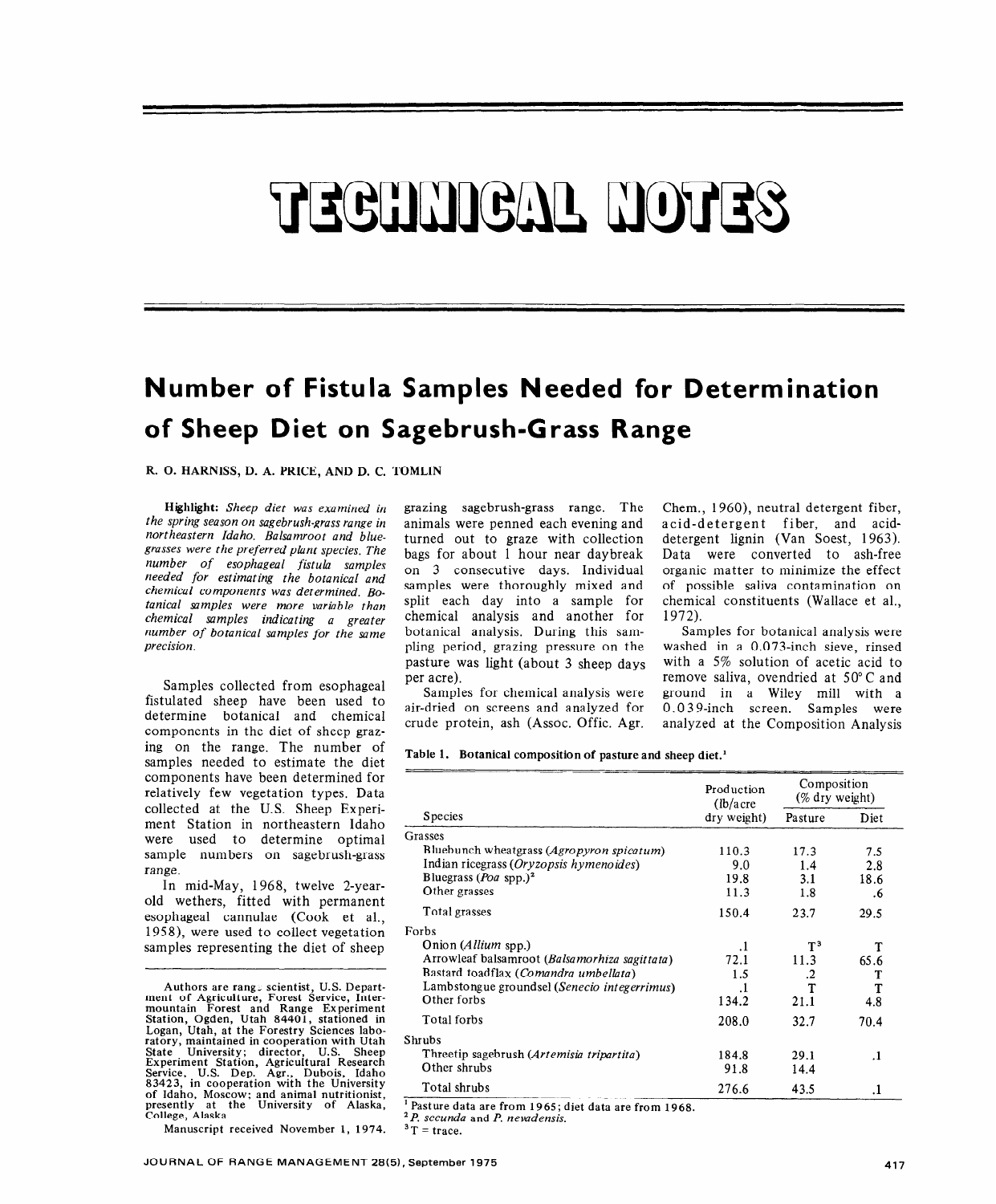

Fig. 1. Relation between coefficient of variation and mean for major botanical constituents in a sheep's diet.



**Fig. 2.** *Relation between coefficient of variation and mean for nutritional constituents in a sheep's diet.* 

Table 2. Means  $(\bar{x})$ , coefficients of variation (CV), and numbers of samples required to **achieve confidence intervals of \*lo% and +20% of the sample mean at 95% and 90% probability levels.** 

|                         | $\bar{x}^1$ | CV <sup>2</sup> | $0.95$ level |      | $0.90$ level |      |
|-------------------------|-------------|-----------------|--------------|------|--------------|------|
| Samples                 |             |                 | ±10%         | ±20% | ±10%         | ±20% |
| <b>Botanical</b>        |             |                 |              |      |              |      |
| Bluebunch wheatgrass    | 7.5         | 77              | 230          | 59   | 160          | 42   |
| Indian ricegrass        | 2.8         | 136             | 625          | 180  | 505          | 127  |
| <b>Bluegrass</b>        | 18.6        | 62              | 150          | 39   | 106          | 26   |
| Arrowleaf balsamroot    | 65.6        | 30              | 37           | 11   | 26           | 8    |
| Other forbs             | 4.8         | 89              | 306          | 79   | 216          | 56   |
| Chemical                |             |                 |              |      |              |      |
| Crude protein           | 21.0        | 15              | 11           | 5    |              |      |
| Neutral detergent fiber | 69.3        | 12              | 8            |      |              |      |
| Acid detergent fiber    | 42.6        | 13              | 9            |      |              |      |
| A cid detergent lignin  | 9.1         | 27              | 30           | 9    | 22           |      |

Laboratory, Colorado State University, by procedures reported by Sparks and Malechek (1968). One hundred fields per sample were examined with a compound microscope. Each field was examined for the presence or absence (frequency) of selected species. In the procedures reported by Sparks and Malechek (1968), average density (number per unit area) can be calculated from the species frequency in a sample by the formula  $F = 100$  $(1-e^{-D})$ , where **F** is frequency, **D** is density, and e represents the logarithmic base 2.71828. Percent relative density was calculated for each species by the formula  $RD = D/\Sigma \times$ 100 where  $\Sigma$  is the sum of all species densities in a sample. Percent relative density was used as an estimate of percent dry weight for a species in the sample, assuming a linear relation between density and dry weight.

Using these analytical procedures for determining botanical and chemical components, the number of samples necessary for alternative degrees of precision was determined by the formula  $t^2$   $cV^2$ 

$$
n = \frac{1 - C \sqrt{2}}{2}
$$

where t equals the value of t at n-1 degrees of freedom, **CV** is the coefficient of variation expressed in percent, and **p** is the half-confidence interval (10% or 20% of the mean) that is desired (Snedecor, 1956).

#### Results and Discussion

In Table 1, a comparison of the pasture and diet composition is shown for major species. During the spring, the sheep chose more balsamroot and bluegrasses than any other species. These species contributed a far higher percentage to the diet than to the total available herbage, an indication that they were highly preferred by sheep. Shrubs contributed little to the diet during this period.

The coefficient of variation is closely proportional to the mean value of botanical and chemical components in the daily diet of the sheep (Fig. 1 and 2). The larger coefficient of variation for botanical components in contrast to that for chemical components points out the wide variety of plants that can give nutritionally similar diets (Bohman and Lesperance, 1967; Harris et al., 1967). It may also indicate that many plants in this vegetation type have about the same nutritional status in the spring when they are green and growing (Morrison, 1956).

The only significant differences